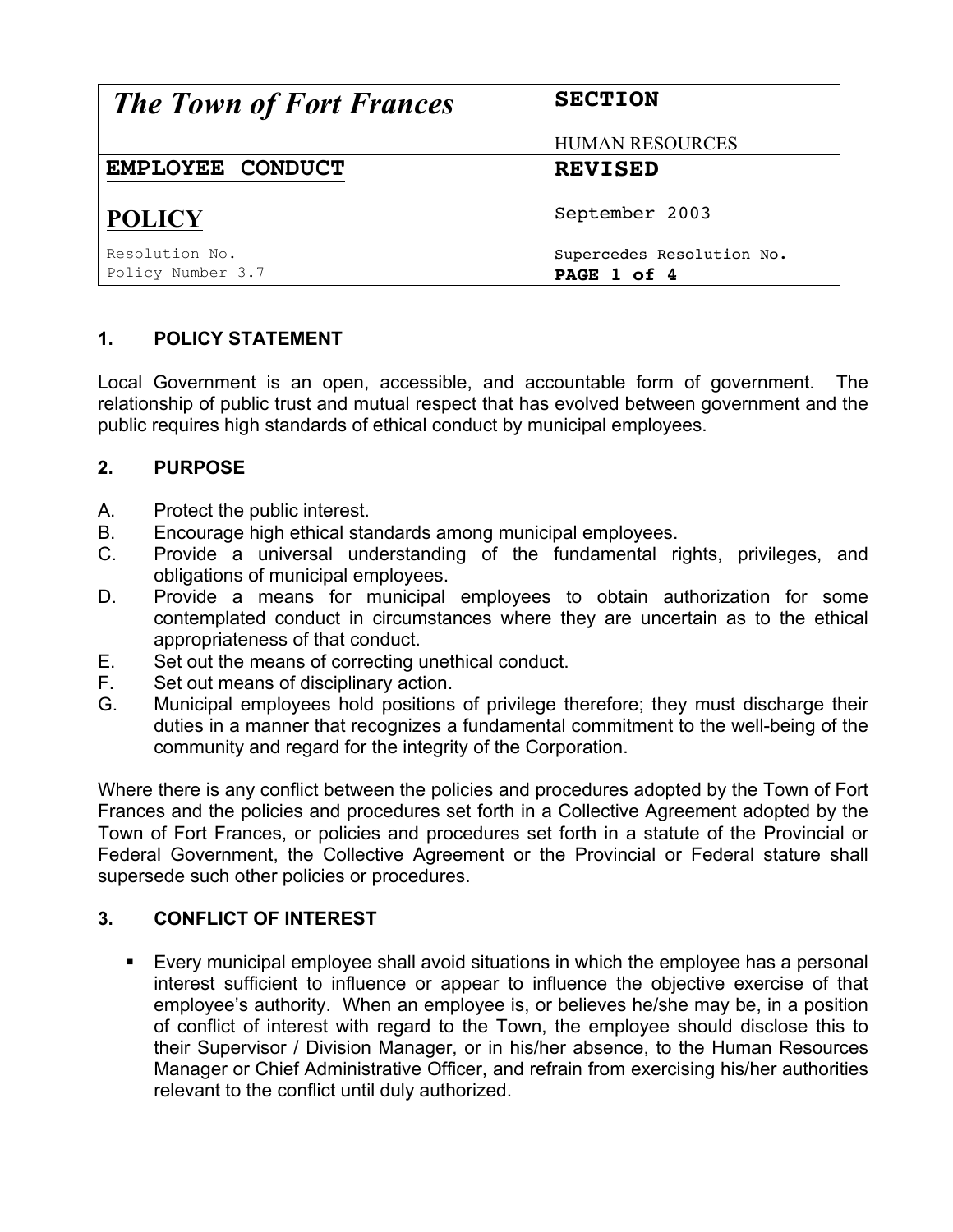- ! A municipal employee must refrain from accepting gifts and benefits from firms or individuals that is greater than \$50 in value.
- ! Municipal employees must not place themselves in a position where they are under an obligation to favour an individual or firm.
- **There is a role for "moderate hospitality". Employees should consult with their** supervisor to determine whether or not a specific gesture constitutes moderate hospitality.
- **Employees shall reveal and not participate in any decision or promotion or make any** recommendation to their Supervisor, Committee or Council in which they or their family has a direct financial interest, except as a resident of the municipality.

# **4. USE OF MUNICIPAL PROPERTY**

- ! An employee must not use the municipality's property, equipment, supplies or services for activities not associated with the discharge of official duties unless the respective Supervisor / Division Manager has granted proper authorization.
- **Employees shall not use property, equipment, and supplies or services owned or** leased by the Town for personal gain.

# **5. OUTSIDE ACTIVITIES OR EMPLOYMENT**

An employee will use his / her position with the Corporation solely for the gain and service of the Corporation and not to secure advantage, benefit, favour, or services directly, or indirectly for self, spouse or children.

Without restricting the scope of this rule, the following shall be considered breaches of the Code of Ethics:

- ! Where outside employment or activities reduce to an unacceptable level the interest or energy an employee devotes to his or her duties.
- ! Where outside employment is performed in direct competition with services provided by the Town.
- ! Where an employee uses his or her position to solicit business for personal gain during regular working hours for the Town.

Employees are expected to report to work in a fit condition to carryout their work duties. Employees reporting for work in an unfit condition will be sent home without pay. The Corporation considers as being unfit if an employee is under the influence of alcohol or other substance which may cause them to be otherwise unfit. This may include legal medications which impair ones effectiveness and/or judgement and those other substances which are illegal. Consumption of alcohol or illegal substances during working hours and on Corporate property is strictly forbidden.

Employees having left the employment of the Corporation shall not use or cause to be used any privileged or sensitive information gained or otherwise obtained by their employment for personal gain or advantage to gain other employment. The Corporation will take whatever is deemed appropriate action in such instances.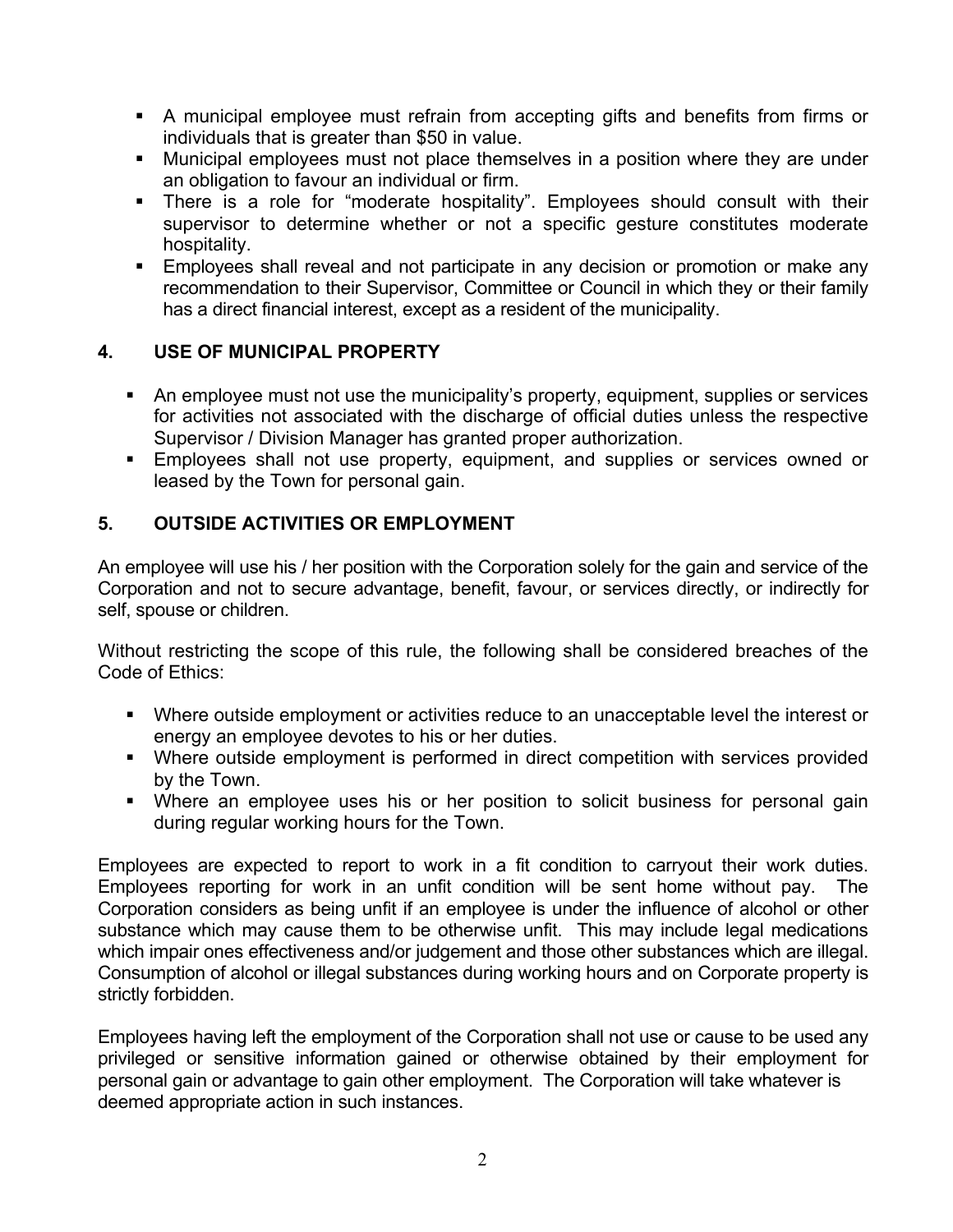# **6. FINANCIAL TRANSACTIONS**

Every municipal employee must adhere to Town by-laws and policies regarding any municipal financial transaction. Employees shall reveal and not participate in any decision or promotion or make any recommendation to their Supervisor, Committee or Council in which they or their family has direct financial interest, except as a resident of the Municipality.

Disposal of municipal property, assets or services shall be in compliance with Town policies. At no time shall this benefit any individual employee or group of employees.

### **7. CONFIDENTIALITY**

Every municipal employee must hold in strict confidence all information of a confidential nature acquired in the course of his or her employment with the Town.

Without restricting the scope of this rule, the following shall be considered breaches of the Code of Ethics:

- ! To use confidential information, which is not available to the general public and to which, the employee has access by reason of his/her personal interests or the interests of others.
- ! To disclose to unauthorized persons confidential information to which the employee has access by reason of his/her employment with the Town.

# **8. POLITICAL ACTIVITY**

Municipal employees are to be allowed as great a measure of political rights as can be reconciled with the need to ensure the fact and appearance of impartiality in the performance of their duties with the Town. The point at which an appropriate balance can be struck in any particular case depends primarily on the nature and level of the employee's responsibilities.

Without restricting the scope of this rule, the following shall be considered breaches of the Code of Ethics:

- ! Use the authority or influence of his/her position with the Town on behalf of a political party or candidate.
- ! To engage during working hours in any activity for or against a political candidate.

### **9. PUBLIC COMMENT**

Queries from the public and the media are to be referred to management personnel. Relations with the media shall be conducted as such that only factual and objective information related to policies adopted by Council shall be transmitted. Employees must refrain from putting forth speculative or subjective insights.

Employees should not assume that any unethical activities not covered by or specifically prohibited by the Code are permissible.